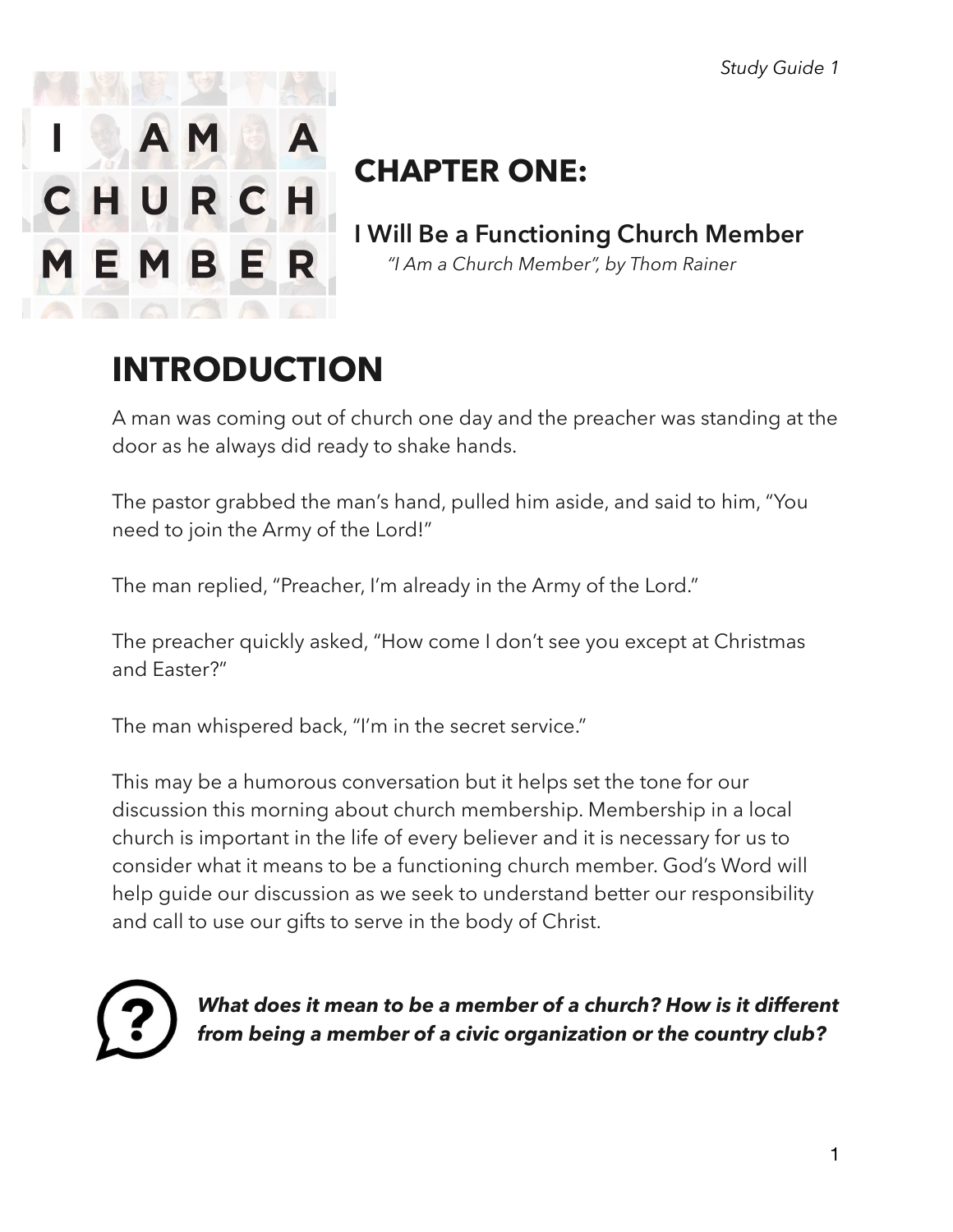# **LESSON SUMMARY**

In this session, we will see that Scripture emphasizes that churches will operate like they should only when every member is functioning within the body. We will see that every member has received different spiritual gifts that need to be used in service to the church. Ultimately, the foundation for exercising these gifts is love.

## **1. Membership Means We Are All Necessary Parts Of The Whole**

If you think about it, there are a number of things made up of various pieces that operate as a whole – cars, computers, cell phones, etc. You would not expect a car to operate in the way it was intended if it was missing the steering wheel. In the same way, the body of Christ does not operate as it was intended if it is missing a key part of the body…specifically YOU!

Scripture speaks clearly to the fact that every member of the body is needed for the church to be built up and to grow. Consider Paul's words in **Ephesians 4:1-16**:

*1 I therefore, a prisoner for the Lord, urge you to walk in a manner worthy of the calling to which you have been called, 2 with all humility and gentleness, with patience, bearing with one another in love, 3 eager to maintain the unity of the Spirit in the bond of peace. 4 There is one body and one Spirit—just as you were called to the one hope that belongs to your call— 5 one Lord, one faith, one baptism, 6 one God and Father of all, who is over all and through all and in all. 7 But grace was given to each one of us according to the measure of Christ's gift. 8 Therefore it says, "When he ascended on high he led a host of captives, and he gave gifts to men." 9 (In saying, "He ascended," what does it mean but that he had also descended into the lower regions, the earth? 10 He who descended is the one who also ascended far above all the heavens, that he might fill all things.) 11 And he gave the apostles, the prophets, the evangelists, the shepherds and teachers, 12 to equip the saints for the work of ministry, for building up the body of Christ, 13 until*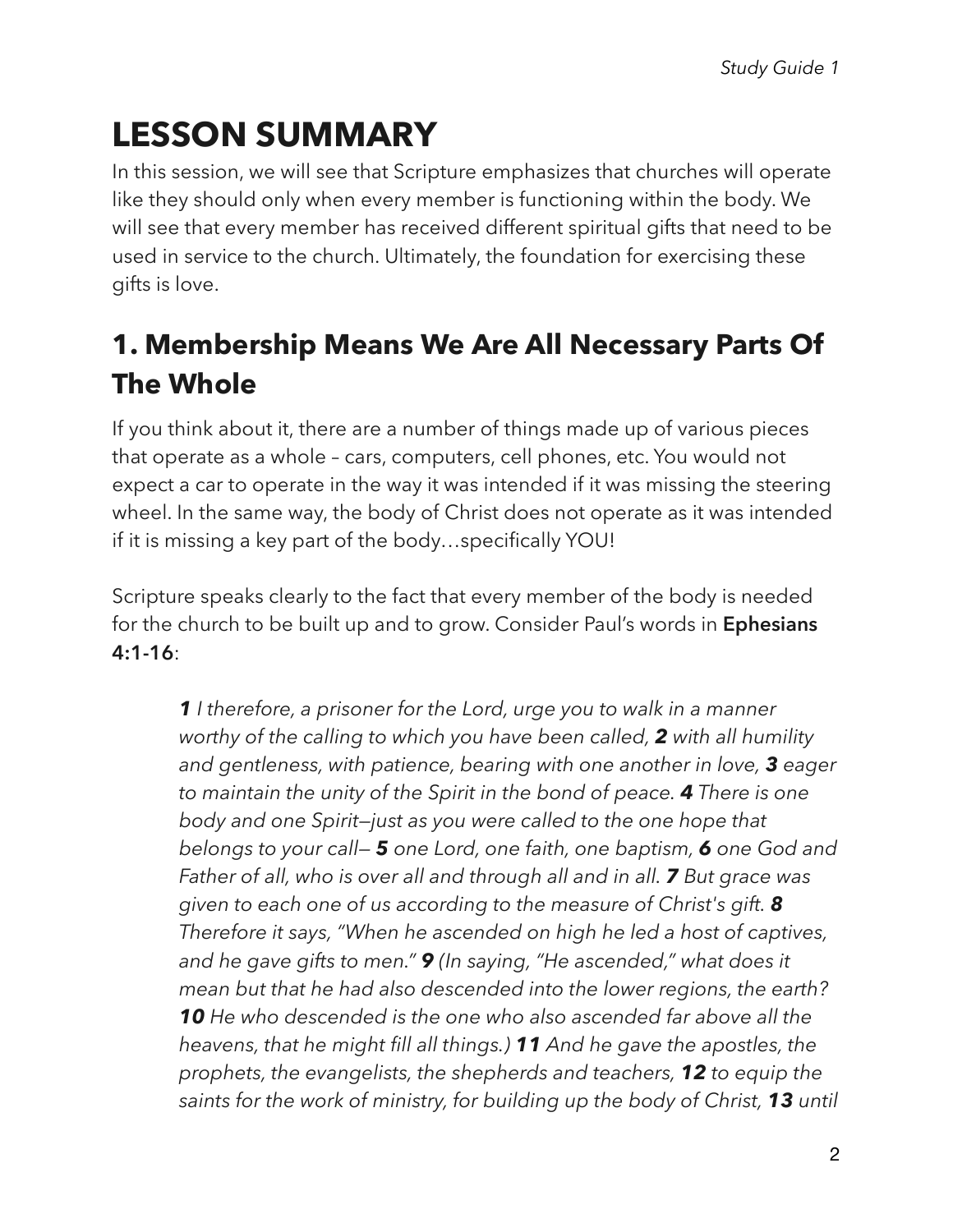*we all attain to the unity of the faith and of the knowledge of the Son of God, to mature manhood, to the measure of the stature of the fullness of Christ, 14 so that we may no longer be children, tossed to and fro by the waves and carried about by every wind of doctrine, by human cunning, by craftiness in deceitful schemes. 15 Rather, speaking the truth in love, we are to grow up in every way into him who is the head, into Christ, 16 from whom the whole body, joined and held together by every joint with which it is equipped, when each part is working properly, makes the body grow so that it builds itself up in love.* 

Paul reminds the church in Ephesus that God has given them pastors and teachers to equip them to carry out the work of ministry. This work of ministry is primarily the call to make disciples. He emphasizes the reality that when each member in the body works together properly, the result is very clear – the body grows!



**Is it possible that the primary reason churches do not grow**  (numerically and spiritually) **is that the members in the church are not working properly? Do you feel that you are using your gifts to build up the body? Why or why not?** 

It is easy to look to specific programs, great ministries and amazing worship experiences as the things that will grow a church. However, this passage we just read makes it clear that growth in the body (numerically and spiritually) has less to do with what we offer and more to do with whether we are functioning as the body of Christ, with all members doing their part. Thom Rainer wrote,

*"God did not give us local churches to become country clubs where membership means we have privileges and perks. He placed us in churches to serve, to care for others, to pray for leaders, to learn, to teach, to give, and, in some cases, to die for the sake of the gospel. Many churches are weak because we have members who have turned the meaning of membership upside down." ("I Am a Church Member", pp.6)*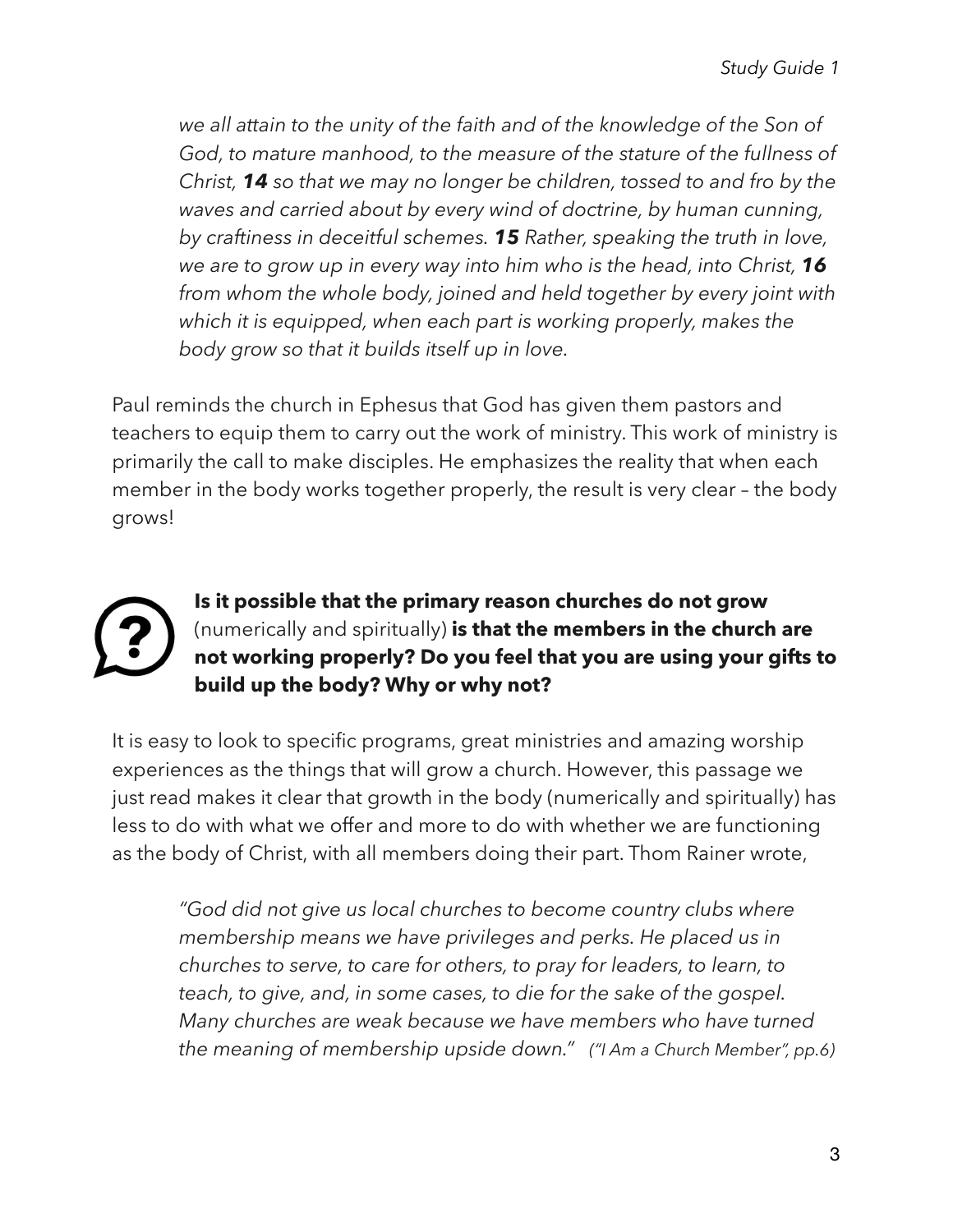

**How do you view your membership at FBC? Do you focus on the privileges and perks you receive or on how you can serve?** 

### **2. Membership Means We Are Different But We Still Work Together**

One of the beautiful things about the body of Christ is that it is made up of unique members with different spiritual gifts. Often, churches do a disservice when we emphasize the particular importance of certain gifts (preaching, teaching, etc.) to the exclusion of others. This should not be the case because Scripture is clear that every believer's gift is necessary for the body to function as it should. Paul, in **1 Corinthians 12:1-26**, emphasizes this truth:

*1 Now concerning spiritual gifts, brothers, I do not want you to be uninformed. 2 You know that when you were pagans you were led astray to mute idols, however you were led. 3 Therefore I want you to understand that no one speaking in the Spirit of God ever says "Jesus is accursed!" and no one can say "Jesus is Lord" except in the Holy Spirit. 4 Now there are varieties of gifts, but the same Spirit; 5 and there are varieties of service, but the same Lord; 6 and there are varieties of activities, but it is the same God who empowers them all in everyone. 7 To each is given the manifestation of the Spirit for the common good. 8 For to one is given through the Spirit the utterance of wisdom, and to another the utterance of knowledge according to the same Spirit, 9 to another faith by the same Spirit, to another gifts of healing by the one Spirit, 10 to another the working of miracles, to another prophecy, to another the ability to distinguish between spirits, to another various kinds of tongues, to another the interpretation of tongues. 11 All these are empowered by one and the same Spirit, who apportions to each one individually as he wills. 12 For just as the body is one and has many members, and all the members of the body, though many, are one body, so it is with Christ. 13 For in one Spirit we were all baptized into one body—Jews or Greeks, slaves or free—and all were made to drink of one*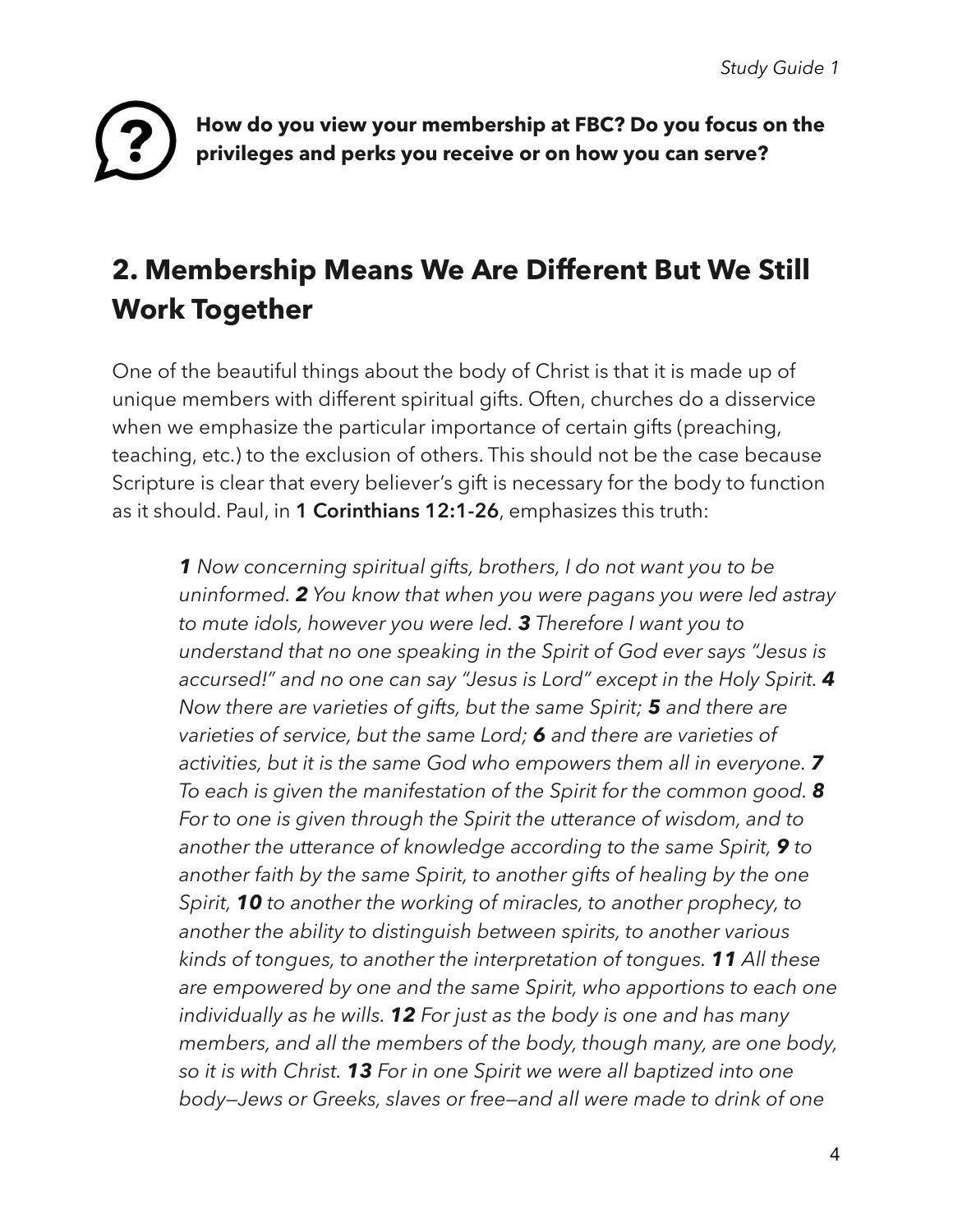*Spirit. 14 For the body does not consist of one member but of many. 15 If the foot should say, "Because I am not a hand, I do not belong to the body," that would not make it any less a part of the body. 16 And if the ear should say, "Because I am not an eye, I do not belong to the body," that would not make it any less a part of the body. 17 If the whole body were an eye, where would be the sense of hearing? If the whole body were an ear, where would be the sense of smell? 18 But as it is, God arranged the members in the body, each one of them, as he chose. 19 If all were a single member, where would the body be? 20 As it is, there are many parts, yet one body. 21 The eye cannot say to the hand, "I have no need of you," nor again the head to the feet, "I have no need of you." 22 On the contrary, the parts of the body that seem to be weaker are indispensable, 23 and on those parts of the body that we think less honorable we bestow the greater honor, and our unpresentable parts are treated with greater modesty, 24 which our more presentable parts do not require. But God has so composed the body, giving greater honor to the part that lacked it, 25 that there may be no division in the body, but that the members may have the same care for one another. 26 If one member suffers, all suffer together; if one member is honored, all rejoice together.* 

Spiritual gifts are given to believers at the moment of salvation. These gifts are not chosen by us but given to us by the Spirit according to His discretion. The gifts we receive are to be used to build up the body of Christ and glorify the Lord Jesus Christ.

### **What is your spiritual gift? How have you tried to exercise that gift within the body of Christ? If you do not know what your gift is, would you like to find out?**

In this passage, we also see that we need to celebrate every gift as it is exercised within the body of Christ. Paul stressed that we should not devalue the gifts of others because they are needed for the body to grow. In the same way that our armpit is a needed part of our physical body, we need to see that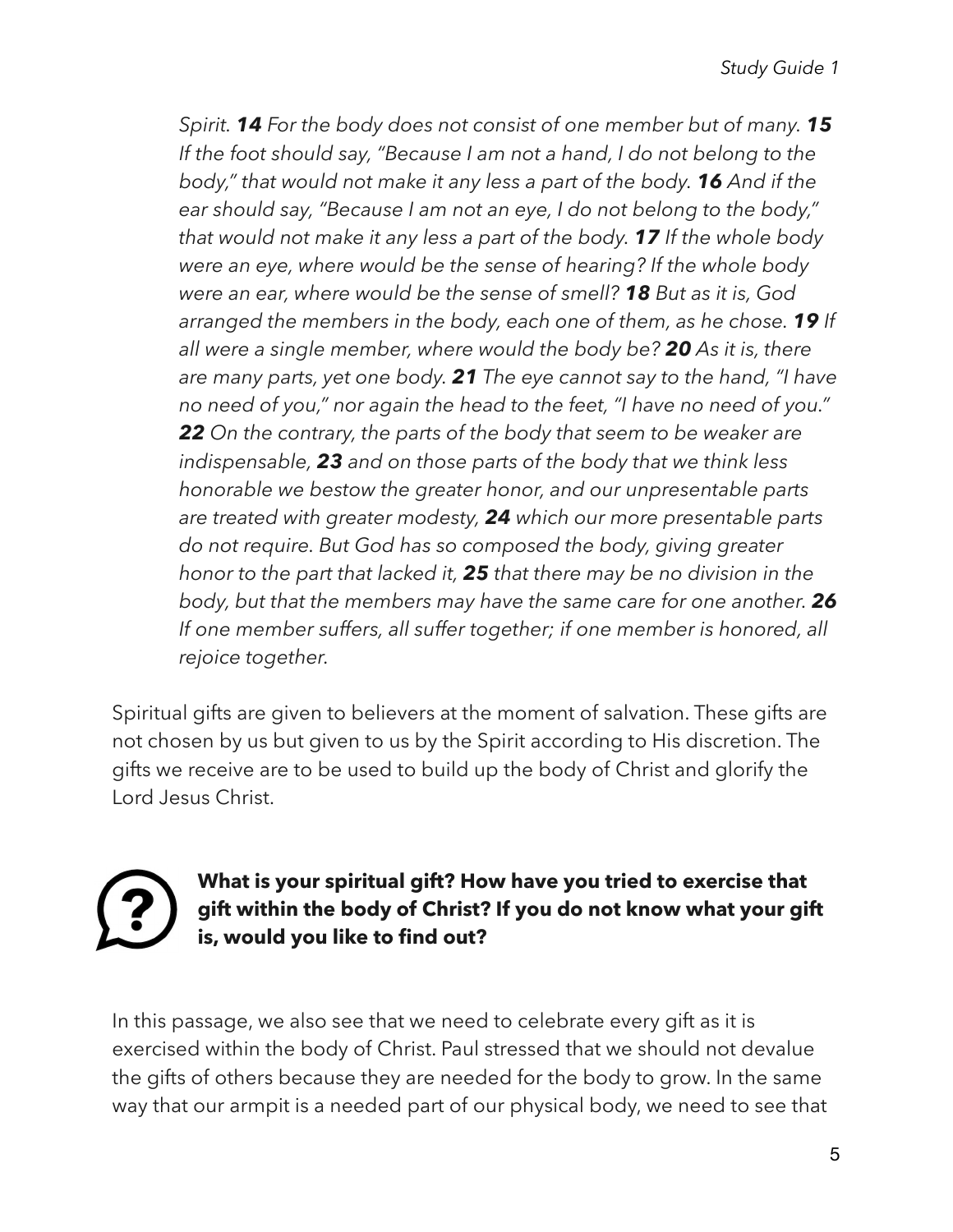every member and their particular gifts are vital to the health and growth of the body of Christ.



**How can you encourage other members as they use their gifts within the body of Christ? Why do you believe some members are hesitant to use their gifts?** 

Rainer wrote,

*"With a country club membership you pay others to do the work for you. With church membership, everyone has a role or function. That is why some are hands, feet, ears, or eyes. We are all different, but we are necessary parts of the whole." ("I Am a Church Member", pp.12)* 

As different gifts are exercised, the body is built up in the same way that a weightlifter's body is built up as he lifts weights. If he were to only lift weights with one arm and not the other, one arm would grow and be strengthened while the other would atrophy. In the same way, if one member of the body does not use their gift, that part of the body will atrophy and the body will not be able to grow as it should.

## **3. Membership Means Everything We Say And Do Is Based On A Biblical Foundation Of Love.**

Most of us have heard 1 Corinthians 13 – the "love" chapter but we need to understand these verses within their immediate context. Even though these verses are read at weddings, they must be understood within the context of Paul's discussion of spiritual gifts. He wanted people to understand that the foundation of using our spiritual gifts within the body of Christ is love, both for God and for one another. Consider the following verses – 1 Corinthians 12:27 – 13:13:

*27 Now you are the body of Christ and individually members of it. 28 And God has appointed in the church first apostles, second prophets,*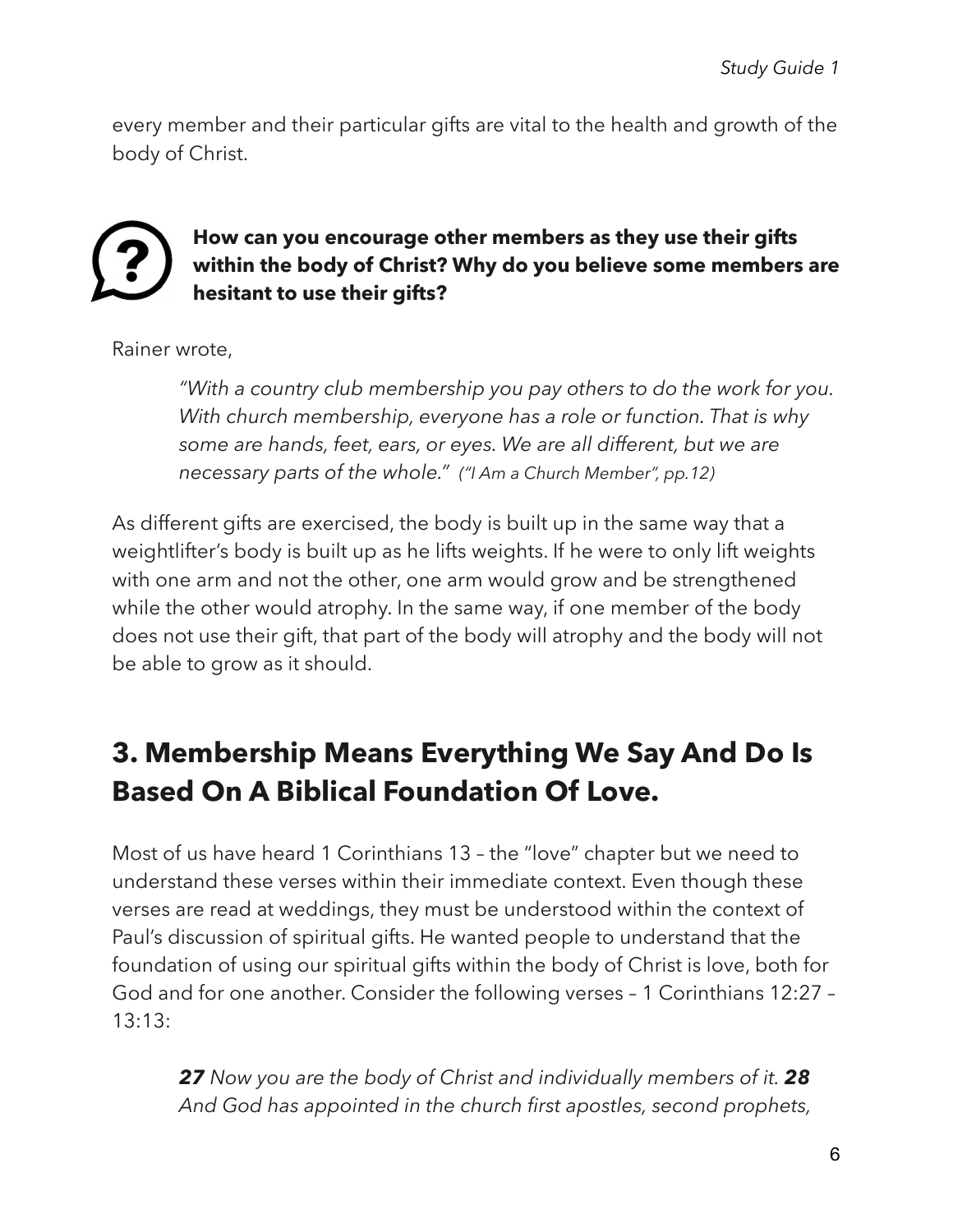*third teachers, then miracles, then gifts of healing, helping, administrating, and various kinds of tongues. 29 Are all apostles? Are all prophets? Are all teachers? Do all work miracles? 30 Do all possess gifts of healing? Do all speak with tongues? Do all interpret? 31 But earnestly desire the higher gifts. And I will show you a still more excellent way.* 

13 *1 If I speak in the tongues of men and of angels, but have not love, I am a noisy gong or a clanging cymbal. 2 And if I have prophetic powers, and understand all mysteries and all knowledge, and if I have all faith, so as to remove mountains, but have not love, I am nothing. 3 If I give away all I have, and if I deliver up my body to be burned, but have not love, I gain nothing. 4 Love is patient and kind; love does not envy or boast; it is not arrogant 5 or rude. It does not insist on its own way; it is not irritable or resentful; 6 it does not rejoice at wrongdoing, but rejoices with the truth. 7 Love bears all things, believes all things, hopes all things, endures all things. 8 Love never ends. As for prophecies, they will pass away; as for tongues, they will cease; as for knowledge, it will pass away. 9 For we know in part and we prophesy in part, 10 but when the perfect comes, the partial will pass away. 11 When I was a child, I spoke like a child, I thought like a child, I reasoned like a child. When I became a man, I gave up childish ways. 12 For now we see in a mirror dimly, but then face to face. Now I know in part; then I shall know fully, even as I have been fully known. 13 So now faith, hope, and love abide, these three; but the greatest of these is love.* 

As we consider these verses we must recognize that Paul was writing these words to a church that was experiencing conflict. The specific conflict, detailed in chapter 14, surrounded the exercise of spiritual gifts within the body. Some gifts were recognized as being more important than others and some people were being regarded as better Christians because they had particular gifts. Paul told them this should not be the case. Paul emphasized that the conflict the church was experiencing was a result of lacking something – love!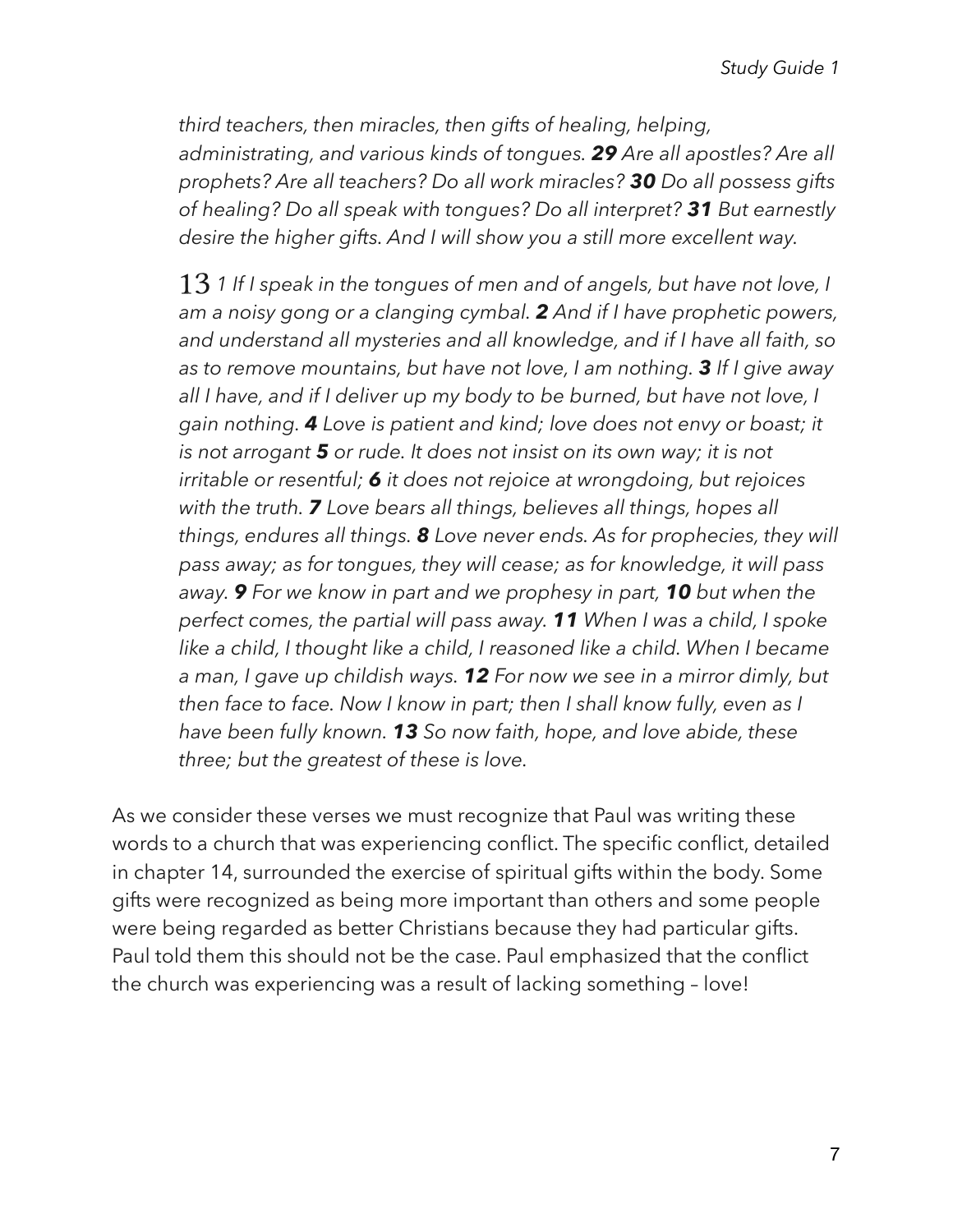### **How is the "love chapter," 1 Corinthians 13, related to church membership? What happens if love is not present within the church? What if it is present?**

Love must be the foundation of everything that happens within the church. It was love that caused Jesus to step onto this planet to rescue us from our sin (John 3:16). He reminded us it will be love that distinguishes the church from the world (John 13:35). Rainer wrote,

*"We are not to love fellow church members just because they are lovable. We are to love the unlovable as well. We are not to pray for and encourage our pastors just when they are doing things we like. We are to pray for and encourage them when they do things we don't like. We are not to serve the church only when others are joining in. We are to serve the church even if we are alone in doing so. Church membership is founded on love. Authentic, biblical, unconditional love." ("I Am a Church Member", pp.14)* 



**Do you love your church and the people in it? Does that love drive you to serve, give, and pray? If not, can you really call it love knowing love leads to action?** 

### **4. Church Membership is Functioning Membership**

The only thing you have to do to be a member of a country club is to pay your dues. Biblical church membership is completely different. Rainer wrote, "Do you know how to remain a biblical member of a church? Give abundantly and serve without hesitation." You can be a member of a church and not do this but you cannot be a biblical member of the church without giving abundantly and serving without hesitation.



**What would it look like if every member of our church gave abundantly and served without hesitation? What would it take for that to happen?**